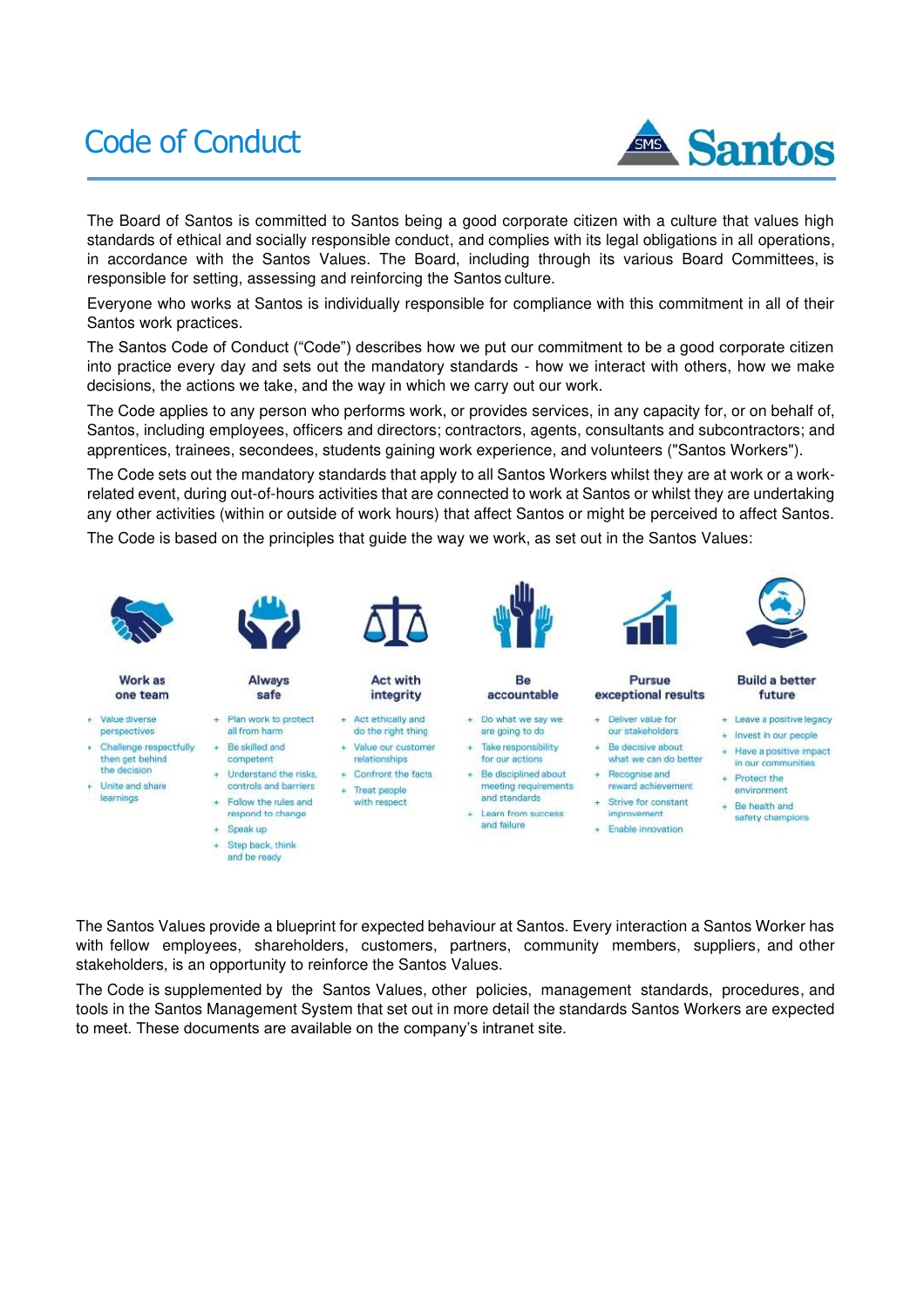# 1 We work safely and look out for the safety of our colleagues

At Santos, we believe no task is so important or urgent that it cannot be done safely. Santos is committed to a workplace where everyone returns home each day without injury or illness.

You must:

- 1. Understand and comply with health and safety requirements that apply to your work, including ensuring you are fit for work and comply with Santos' Environment, Health and Safety Policy and those aspects of the Santos Management System that apply to health and safety.
- 2. Comply with the Santos Life-Saving Rules and stop the job if the Life-Saving Rules are not being or cannot be complied with.
- 3. Take all necessary steps to identify, manage and prevent workplace injuries and incidents that may affect you or your colleagues.
- 4. Speak up when you see unsafe work practices and stop work if you consider it unsafe.
- 5. Report any workplace injuries, incidents or concerns, and listen to others who have a concern.
- 6. Ensure you are medically fit to undertake your work and that your performance is not impaired (for example, by alcohol, drugs or lack of sleep).
- 7. Have a 0.00% blood alcohol level when working on any operational or construction site or when operating plant or equipment and a blood alcohol level of less than 0.05% at all other Santos sites.
- 8. Not enter the workplace if you are under the influence of illegal drugs or drugs that may impair your ability to carry out your role.
- 9. Not smoke in the workplace.

### 2 Our workplace is free from harassment, discrimination and bullying

Santos is committed to an inclusive, diverse and non-discriminatory workplace and approach to our activities. Diversity not only supports a positive social framework, but also leads to superior organisational performance and culture.

You must:

- 1. Treat all staff, contractors, consultants and applicants fairly and equitably in all matters according to their skills, qualifications, abilities and achievements.
- 2. Be inclusive and do not discriminate; including in relation to gender, religion, race, national or ethnic origin, cultural background, social group, disability, sexual orientation, marital status, age, or political opinion.
- 3. Treat everybody with respect. Offensive messages, derogatory remarks and inappropriate jokes are never acceptable and can be unlawful. Remember that this obligation extends to all interactions, including social media.

### 3 We act ethically and lawfully in all business conduct

Santos operates an honest, respectful, and responsible business. Santos Workers must act with honesty and integrity in all actions that may be connected to Santos, including dealings with Santos' customers and suppliers. This also includes respecting confidentiality of information and protecting shareholder value by ensuring Santos' assets and systems are appropriately used.

You must:

1. Ensure that any exchange of gifts or benefits connected with work at Santos is appropriate and transparent and that you comply with the pre-approval and recording requirements set out in Santos' **Gifts & Benefits, Corporate Entertainment and Company Resources Procedure**. Details of gifts and benefits that you: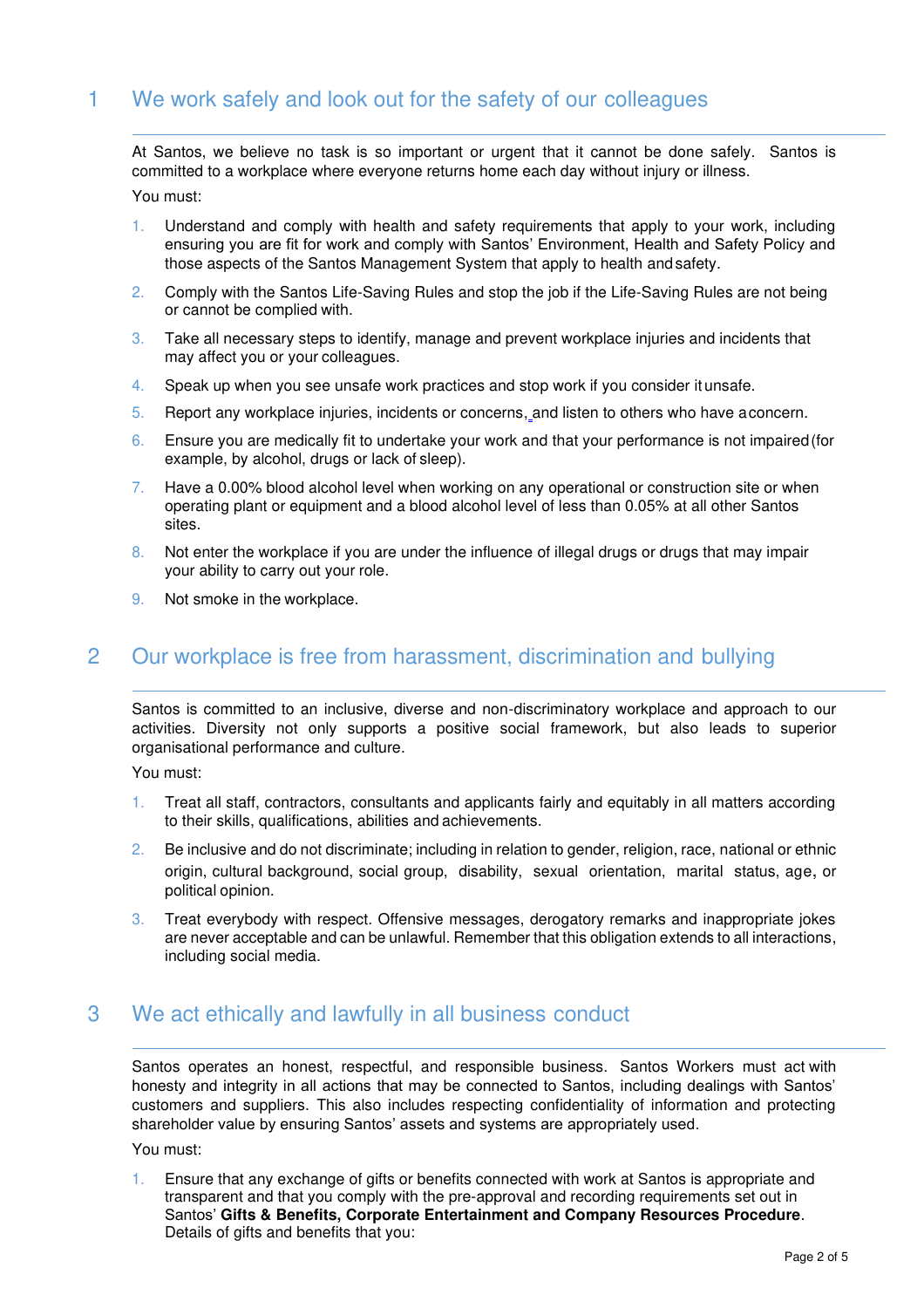- a. provide (or offer to provide) or receive, which are improper or meet the recording thresholds set out in **Gifts & Benefits, Corporate Entertainment and Company Resources Procedure**; or
- b. decline, which are improper,

must be recorded in the Santos Gifts and Benefits Register (which can be found on the company's intranet). Please be aware that a gift or benefit may be improper if, exercising your good judgement and acting lawfully and ethically, you determine that the gift or benefit was disproportionate in the circumstances or the context in which it was offered.

- 2. Never engage in, support or conceal any act of bribery or corruption or make any facilitation payment or benefits that could be construed as a bribe, unless there is an imminent or explicit threat to your personal health or safety. You will not be penalised for refusing to engage in corrupt practice, even if it results in Santos losing business.
- 3. Not make any cash donation to a political party on behalf of Santos or provide any facilitation payments or benefits that could be construed as a bribe to a government body.
- 4. Avoid situations in which your personal interests conflict, may conflict, or may appear to conflict with Santos' interests. You must obtain approval from your leader for any employment, directorship or other role outside Santos that may give rise to a conflict and record any actual, perceived, or potential conflict of interest on the Santos Conflicts of Interest Register (which can be found on the company's intranet). See Santos' **Conflicts of Interest Procedure** for more information.
- 5. Comply with all competition and consumer laws. This means avoiding anti-competitive conduct, such as cartel arrangements, sharing competitively sensitive information with competitors, or entering into agreements which substantially lessen competition. You should always provide accurate information and act in a fair manner with customers and other businesses.
- 6. Work in a way that ensures the integrity of Santos' financial and non-financial information, reports and records. This means avoiding any action that could result in Santos' documents and materials failing to accurately and fairly reflect, in reasonable detail, the underlying transactions and all Santos' assets and liabilities.
- 7. Comply with all sanctions and export controls laws. This means avoiding all transactions with counterparties that are subject to sanctions, and avoiding any financial, trade or other transactions that are subject to export controls. See Santos' **Anti-Corruption and Sanctions Compliance Procedure** for more information.
- 8. Work in a way that respects the human rights of all people that are touched by our operations. This includes working in a manner consistent with Santos' commitment to seeking to prevent the occurrence of slavery and human trafficking in Santos' own operations and in the operations of those that provide goods and services to Santos.Santos reports annually on actions taken to address risks of modern slavery and forced labour in its operations and supply chains. Santos' **Human Rights & Modern Slavery Policy** sets out the human rights commitments Santos has made in further detail.
- 9. Ensure that all suppliers and counterparties that may act on behalf of Santos (including agents, intermediaries, consultants, contractors, representatives, operators, suppliers, customers and joint venture partners) are selected, engaged and managed consistently with our values and policies, and in a manner that protects our reputation and interests.
- 10. Always utilise company resources for a valid and authorised business purpose, ensure proper and responsible expenditure of Santos funds, use Santos physical and intellectual property for its intended purpose, and respect the intellectual property rights of others. All suspected instances of theft or fraudulent activity must be reported in accordance with the **Reporting Misconduct Procedure**.
- 11. Use Santos email, internet, telephones and other forms of communication appropriately and in a professional manner. Limited and occasional personal use of these communication tools will usually be permitted, so long as it is not excessive, does not detract from your work and does not involve harassment or any other inappropriate conduct.
- 12. Maintain the confidentiality of information (including information relating to Santos or its operations) to which you have access and respect the personal information of others in order to protect their privacy. This means ensuring information is only used for authorised purposes and is not shared with other Santos Workers or external parties who do not have a legitimate need for that information. See Santos' **Confidentiality, IP and Privacy Procedure** for more information.
- 13. Observe the law and the Code. If you are uncertain whether a particular act is legal or complies with the Code, consult your leader or Santos Compliance.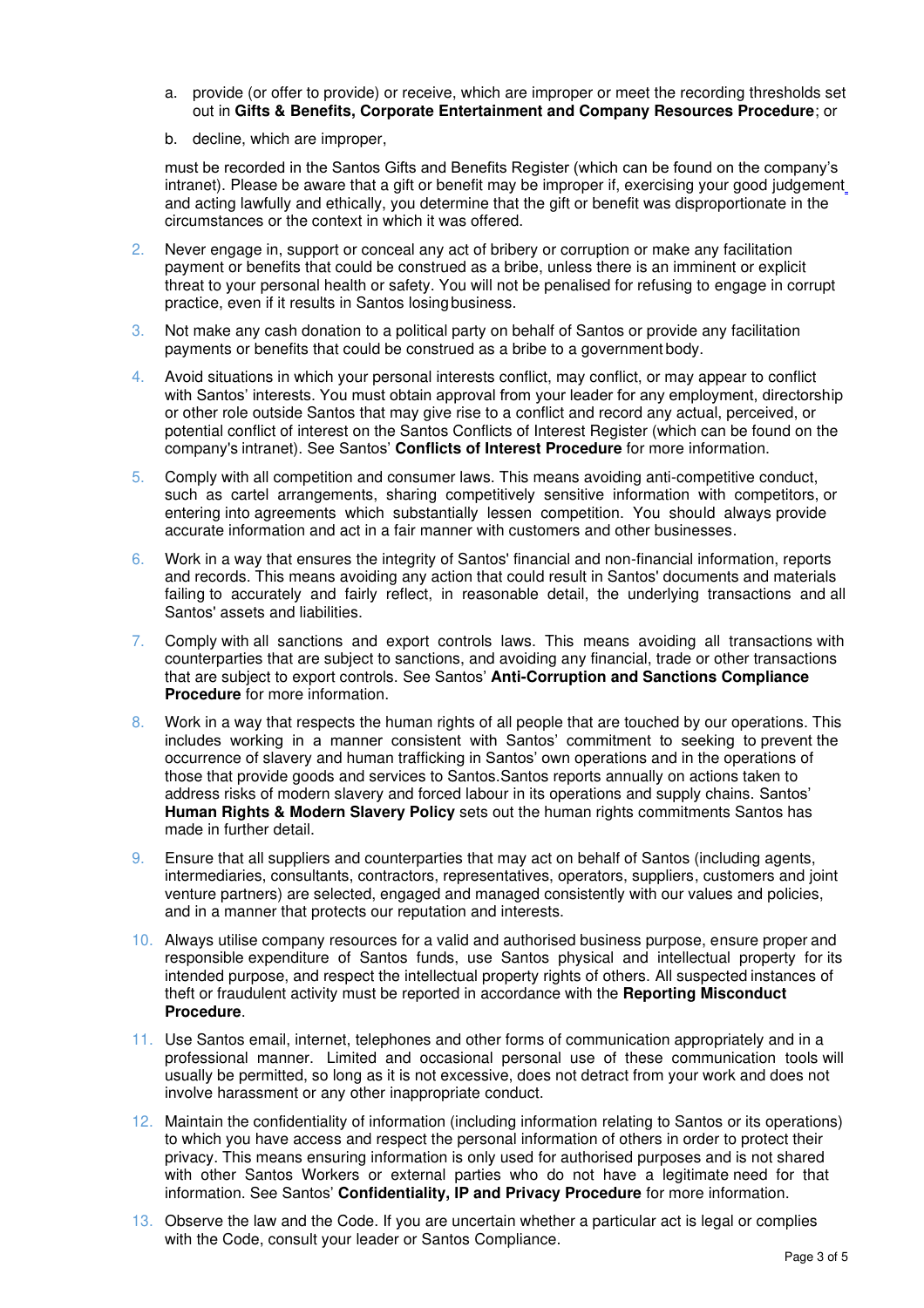## 4 We understand and manage the impact of our operations on the environment and engage with our stakeholders with respect

Santos seeks to make positive and sustainable economic, social, and environmental contributions to the communities in which we operate.

You must:

- 1. Understand and comply with environmental requirements that apply to your work, including Santos' **Environment, Health and Safety Policy** and aspects of the **Santos Management System** that apply to the environment and sustainability.
- 2. Recognise and respect the rights and cultures of communities in which Santos operates, including indigenous communities globally.

## 5 We communicate accurately and honestly with investors, government and the community

As a publicly traded company on the Australian Securities Exchange and the Papua New Guinea National Stock Exchange, Santos is committed to complying with its continuous disclosure obligations. Santos seeks to communicate accurately and honestly to all stakeholders through one consistent voice and you must at all times comply with the Santos **Market Communication and Continuous Disclosure Policy**. If you believe information may be price sensitive to Santos securities and may require disclosure, you should consult your leader or Santos Legal.

Only authorised Santos representatives may talk to media, members of the investment community or government or make public comment on Santos matters (including through speaking at a conference or publishing or presenting a technical paper).

## 6 All trading in Santos securities occurs in compliance with the Securities Dealing Policy

Santos Workers may become aware of information about Santos that is not publicly available, and which would likely be considered relevant to an investor when deciding whether or not to invest in Santos (i.e. inside information). You must never buy or sell Santos securities if you have inside information or give that inside information to others. You must follow the same principles in relation to inside information in respect of other listed companies – including Santos' business partners, and at all times comply with Santos' **Securities Dealing Policy**.

### 7 Everyone at Santos is expected to understand and comply with the standards in this Code

Santos will hold all Santos Workers accountable to the Code and the supporting procedures. Santos will also seek to positively influence external stakeholder behaviour consistent with the standards established by the Code.

As a condition of employment or engagement at Santos, Santos Workers must complete the online Code of Conduct training on induction and refresher training as required.

#### 8 All breaches of the Code of Conduct must be reported

You must immediately report any suspected or actual contravention of the Code, including contraventions which involve illegal activity (such as fraud, theft or corruption), directly to the General Counsel, Company Secretary, executive manager of People & Culture, Manager of Risk & Audit or any